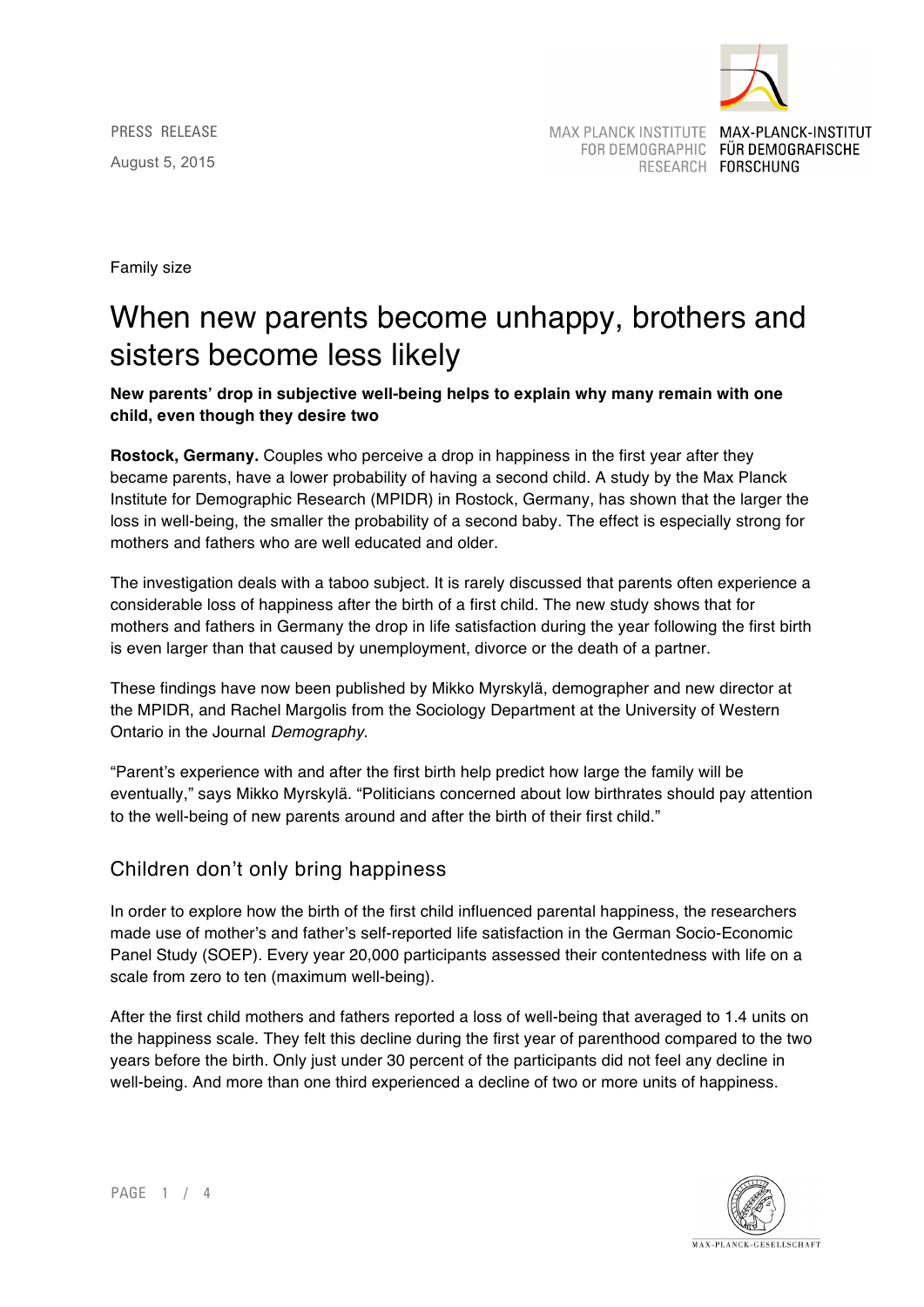



**Well-being after first birth matters:** The percentage of parents who get another child after the first one grows larger for couples who experienced less loss in well-being in the year after their first child. Self-reported happiness has been measured in units from zero to ten (maximum happiness). Data: German Socio-Economic Panel Study (SOEP)

This is notable compared to what international studies find for unemployment or the death of the partner (both with an average loss of one happiness-unit) or for divorce (minus 0.6 units) on the same scale.

Calculations done by Myrskylä and Margolis now show, how strongly experiences made with the first child affect chances for a second. Only 58 out of one hundred couples who reported a drop in well-being of three units or more had a second child within ten years. But among parents who did not feel a reduction in happiness, 66 out of one hundred couples had another baby. Thus, the share of families with at least four members was almost 14

percent larger if happiness did not decline. These results are independent of income, place of birth, or marital status of the couples.

Mothers and fathers over 30 years old and those who have been educated for more than twelve years were especially influenced by their state of well-being when it came to deciding about having more children. Gender, however, was not an indicator. "Both parents have learned what it means to have a child," says Myrskylä. "Those who are older and better educated may be more able or willing to revise their family plans based on prior experience."

### Sticking with one child

The details of what makes new parents unhappy were not part of the study. "Generally, new parents complain about a lack of sleep, relationship stress and a feeling of loss of freedom and control over their lives," says MPIDR director Myrskylä. Difficulties when trying to reconcile family life and work also play a role. A long and difficult labor and delivery might also be important.

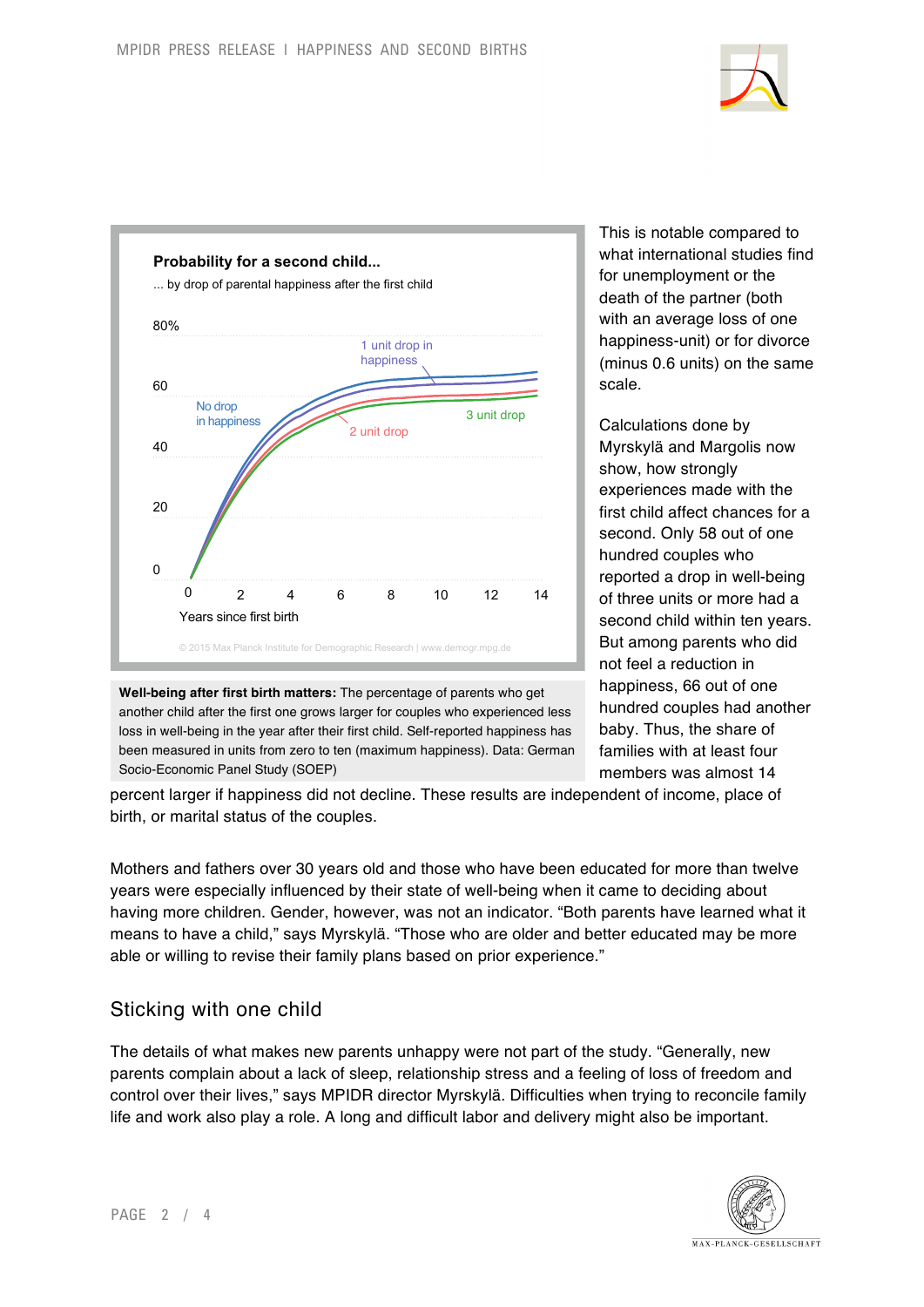

The immediate loss of well-being during the first year of parenthood has to be put into perspective. Before the baby is born, happiness levels rise noticeably above the previous longterm average because of the joyful anticipation. "On the whole, and in the long run, despite the unhappiness after the first birth of a baby, having up to two children rather increases overall happiness in life," says Mikko Myrskylä.

These new research results help to explain a long-standing contradiction in fertility: although most German couples still say they would like to have two children, birthrates have fluctuated below 1.5 children per women for the past four decades. While rising childlessness is often discussed as a cause, it remains widely unrecognized that more and more couples in Germany have a first child, but not the second one they had initially wanted.

While the share of one-child families was at 25 percent for mothers born at the end of the 1930s, the percentage rose to 32 for the now 45-year-old mothers of the late 1960 cohorts. For comparison: the share for mothers of the late 1960 cohorts is now at 21 percent in England and Wales.

### Data on a taboo subject

Research on parental happiness is rare, as most mothers and fathers wouldn't admit their true feelings of unhappiness in connection with the birth of their children. This is why Myrskylä and Margolis turned to a question for general happiness with life in the German Socio-Economic Panel Study (SOEP). Formally it is not associated with the children of the participants at all. But the answers can be connected to them by their timing, as the SOEP does not only inquire selfreported happiness on a yearly basis but also records each person's life history, including important events like childbirths.

#### About the MPIDR

The Max Planck Institute for Demographic Research in Rostock (MPIDR) investigates the structure and dynamics of populations. It focuses on issues of political relevance such as demographic change, aging, fertility, the redistribution of work over the course of life, as well as aspects of evolutionary biology and medicine. The MPIDR is one of the largest demographic research bodies in Europe and one of the worldwide leaders in the field. It is part of the Max Planck Society, the internationally renowned German research society.

www.demogr.mpg.de